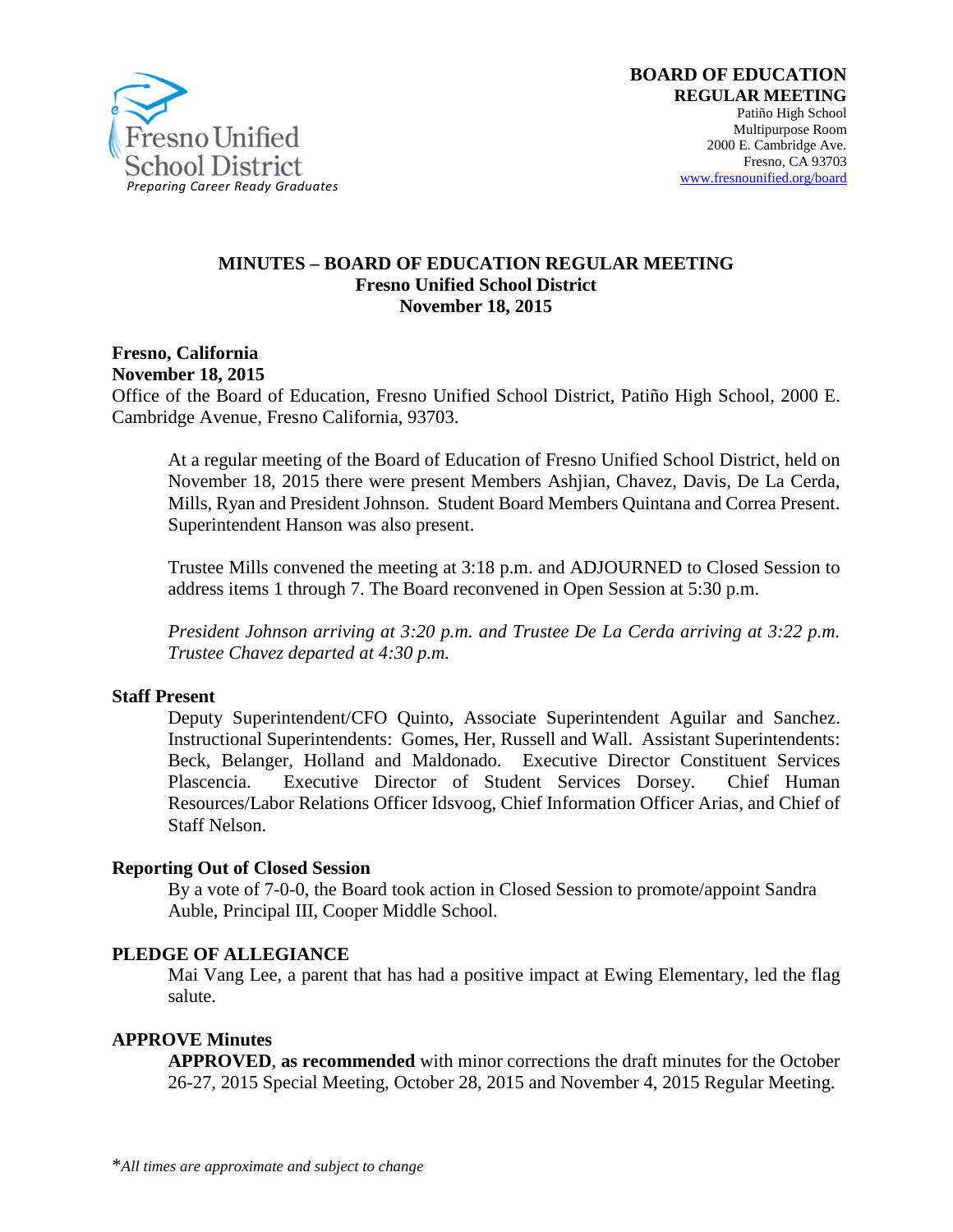#### **RECOGNITION of Fresno Unified School District's Efforts in Growing U.S. Citizenship**

The Mexican Consulate presented Fresno Unified School District a certificate of appreciation in recognition of Fresno Unified School District's efforts in growing U.S. citizenship. Maria Maldonado was recognized as well.

#### **HEAR Reports from Student Board Representatives**

Student Board Representative Marielena Martinez provided comments/reports from the Student Advisory Board Representative meeting hosted by DeWolf High School. Member Davis and De La Cerda attended their meeting.

#### **HEAR Report from Superintendent**

- Superintendent Hanson provided a brief report to the Board of Education which included an explanation as to the change in meeting venue – the elevator at the Education Center is under repair and we want to comply with Americans with Disabilities Act. While the repair is made, he shared that the district is taking advantage of the opportunity to host a series of board meetings at Fresno Unified school sites. Once the locations are confirmed they will be broadly communicated to our parents, employees and public. Additionally, with the change in venue, live streaming of meetings will not be available, but will be recorded and on the website.
- Superintendent Hanson provided an update on negotiations with the Fresno Teachers Association stating that the district had declared impasse on November 6 and will utilize a state appointed mediator to assist in moving the process forward, and getting teachers their much deserved salary increase. Superintendent Hanson directed anyone interested in learning more about the District's Last Best and Final offer to visit [www.fresnounified.org.](http://www.fresnounified.org/)
- He congratulated School Psychologist Tim Conway and Fresno High Teacher Librarian Sue Navarro on recent state accolades. Tim was awarded the Nadine M. Lambert Outstanding School Psychologist Award from California Associate of School Psychologist and Sue won the coveted Presidents' Award from the California School Library Association. Superintendent Hanson praised both Tim Conway and Sue Navarro, sharing a number of initiatives and personal characteristics that helped them earn these honors.
- Superintendent Hanson spoke on the upcoming Computer Science Education week, December 7-13 and encouraged site leaders and teachers to take part in the district-wide, *[Hour of Code](https://vimeo.com/146164809?ref=tw-share)* with students. Tutorials are available for all grade levels and includes both computer and unplugged exercises.
- Superintendent Hanson finished with a reminder that the deadline for parents and students to complete paperwork for a [district transfer](https://vimeo.com/146058871) is December 1.
- Last, the Superintendent expressed appreciation that the Fresno Teachers Association is gathering input from the community on their ideas for improving our schools. Last year our district obtained similar feedback from more than 6,000 stakeholders that was the basis for the Board's investments in social emotional programing, reducing classroom size in K-3 to 24:1, years before 2020 as recommended by the governor.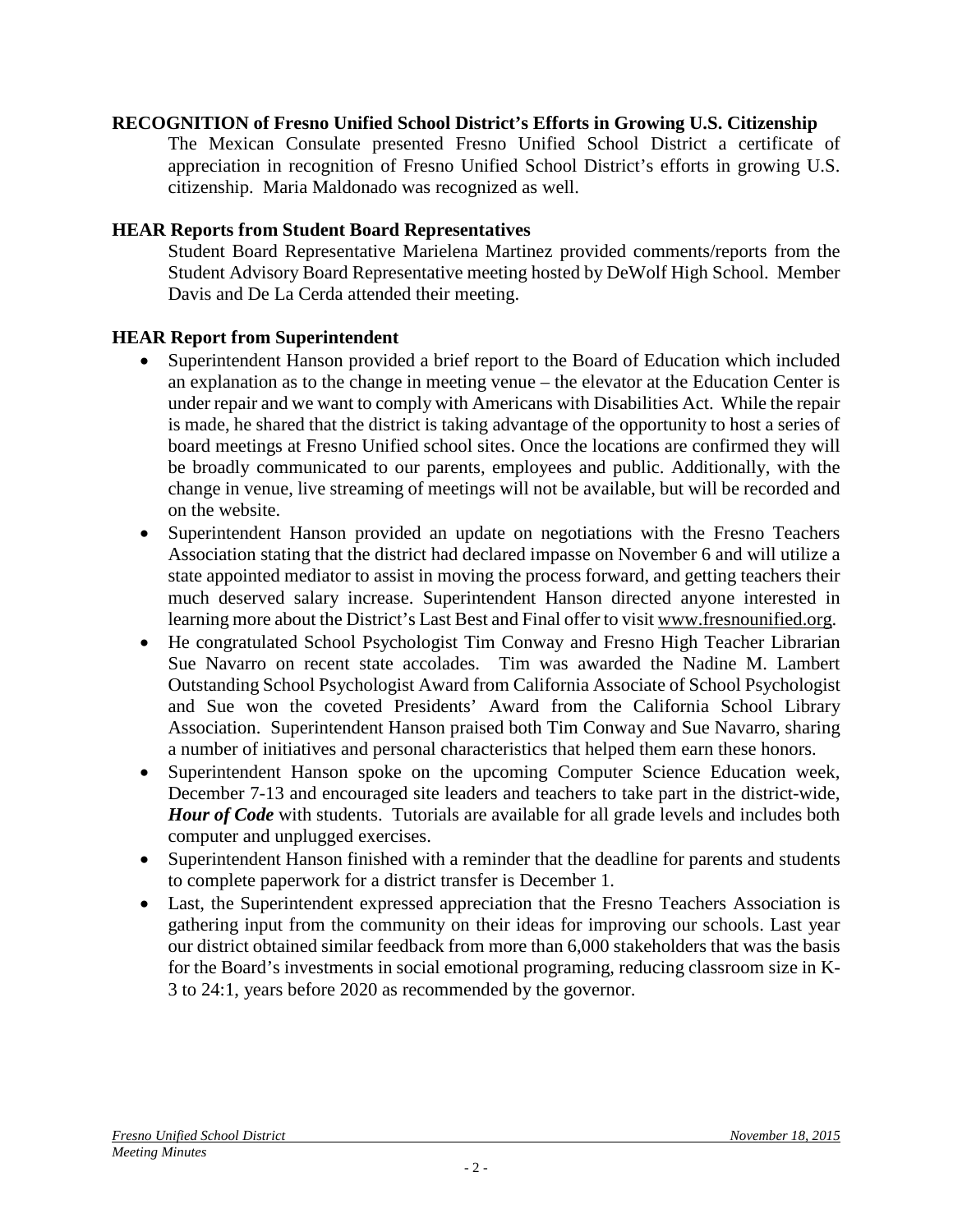On a motion by Member De La Cerda, seconded by Member Davis, the consent agenda, exclusive of agenda items: A-4 and A-5 which were pulled for further discussion, was approved on a roll call vote of 8-0-1 as follows: Student Board Members: Quintana and Correa, Board Members: Ashjian, Davis, De La Cerda, Mills, Ryan and President Johnson. *Member Chavez absent.*

# **A. CONSENT AGENDA**

# **A-1, APPROVE Personnel List APPROVED**, **as recommended** the Personnel List, Appendix A, as submitted.

**A-2, ADOPT Findings of Fact and Recommendations of District Administrative Board ADOPTED, as recommended** the Findings of Fact and Recommendations of District Administrative Panels resulting from hearings on expulsion and readmittance cases conducted during the period since the November 4, 2015, Regular Board meeting.

# **A-3, ADOPT Resolution Ordering the Date of the Annual Organizational Meeting of the Governing Board**

**ADOPTED, as recommended** a Resolution Ordering the Date of the Annual Organizational Meeting of the Governing Board as December 9, 2015. Pursuant to section  $35143$  and  $72000(c)(2)(A)$  of the Education Code of the State of California, the governing board of each district shall select an annual organizational meeting date. The date must fall within a 15-day period commencing on the day a new member's term begins or would begin, i.e. the same 15-day period applies to election and non-election years. Pursuant to California Education Code section 5017(a), new member terms begin on the first Friday of December. Therefore, the 2015 annual organizational meeting date must fall between December 4, 2015 and December 18, 2015.

### **A-4, APPROVE Independent Contractor Services Agreement with Shift3 Technologies APPROVED**, **as recommended** an Independent Contractor Services Agreement with Shift3 Technologies to provide specialized programming support, including Mobile App development. This short-term contract will be completed by June 30, 2016.

**Member Mills –** I wanted to raise an issue with respect to both of these contracts. It does not affect these particular contracts. It is with a paragraph that I believe is in Fresno Unified's standard contract. It is paragraph 27, which is on both of these contracts. Paragraph 27 states, "*for contracts in excess of \$15,000.00, the effectiveness of this Agreement is contingent upon the approval of The Fresno Unified School District Board of Education,"* and that is what the administrative regulation states. I would like the district and legal counsel to take another look at this because education code section 17604 states, "*the power to contract can be delegated to the district superintendent or other persons," if the board chooses to do that:* and we have that with the \$15,000.00 and under. It also states, "*no contract made pursuant to the delegation and authorization shall be valid or constitute an enforceable obligation against the district unless and until the same shall have been approved or ratified by the governing board, the approval or ratification to be evidenced by a motion of the board duly passed and adopted."* Our board policy 3312 is taken directly from 17604 and calls for all contracts to be ratified by the board. We need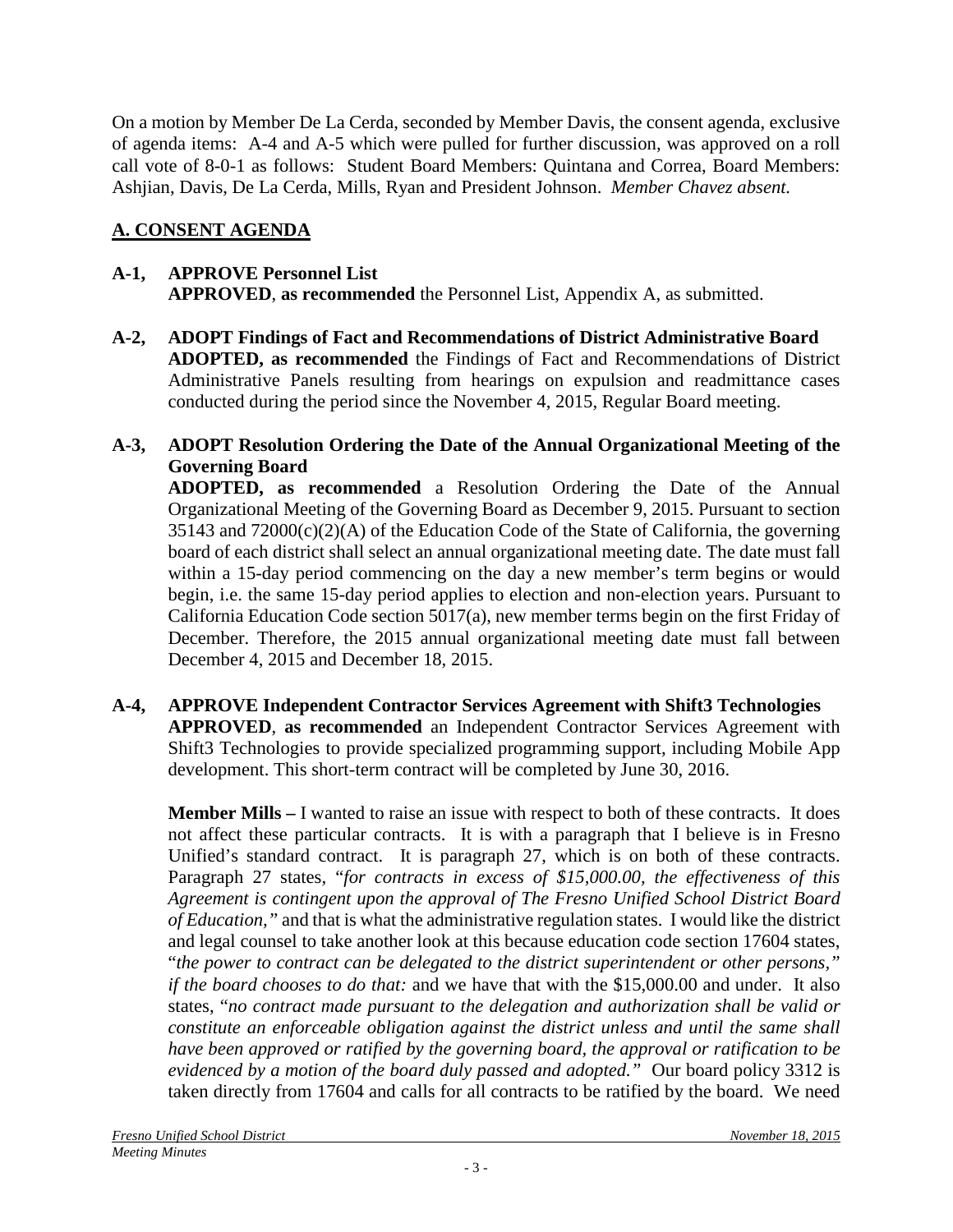to revisit this paragraph to ensure we are compliant with ed code section 17604. That is my only comment with respect to agenda item A-4 and A-5. It does not directly affect these two contracts that are coming to the board for approval.

**Superintendent Hanson –** We will do that and send a board communication.

Member Mills moved for approval, seconded by Member Davis, which carried a 6-0-1 vote, as follows: AYES: Member Ashjian, Davis, De La Cerda, Mills, Ryan and President Johnson. *Member Chavez absent.*

### **A-5, RATIFY Independent Contractor Services Agreement with Discovia for 2015/16**

**RATIFIED, as recommended** an Independent Contractor Services Agreement with Discovia for 2015/16. Discovia will be providing services to the district, which may include consulting, data collection, forensic analysis, hosting, culling, processing, document review, and production. Included is the Master Services Agreement (MSA) detailing the services and total cost.

**Andy Fabela –** I want to voice my opinion that entering into a contract with Discovia is disappointing after we have already approved a contract with Carl M. Faller, Attorney at Law. It is disheartening that we can't get the job done ourselves. We have to hire someone to do the job for us. That money could be used to tutor kids.

**Barbara Hunt** – Voiced her concern with how the district is spending its money and taking it away from the employee's retirement plan.

**Member Mills –** I understand that there is concern from the community. This is a complicated production for the federal subpoena and I know Mr. Faller has requested assistance from Discovia.

**Member De La Cerda** – I understand that there is significant work that our attorney is trying to achieve with Discovia. I am glad that we are taking another necessary step to fully cooperate with the on-going investigation.

Member Mills moved for approval, seconded by Member Davis, which carried a 6-0-1 vote, as follows: AYES: Member Ashjian, Davis, De La Cerda, Mills, Ryan and President Johnson. *Member Chavez absent.*

### **END OF CONSENT AGENDA (ROLL CALL VOTE)**

# **UNSCHEDULED ORAL COMMUNICATIONS**

The following individuals spoke about the excellent program of Design Science High School and the concern about where the students will be by the end of the school year.

Laura Yrigollen Ashley Medina Osvaldo Martinez Alexis Yrigollen Andy Fabela

**Cynthia Azari, Interim President Fresno City College** – Thanked Fresno Unified and the Mexican Consulte on their long standing partnership in providing opportunities for our Latino communities.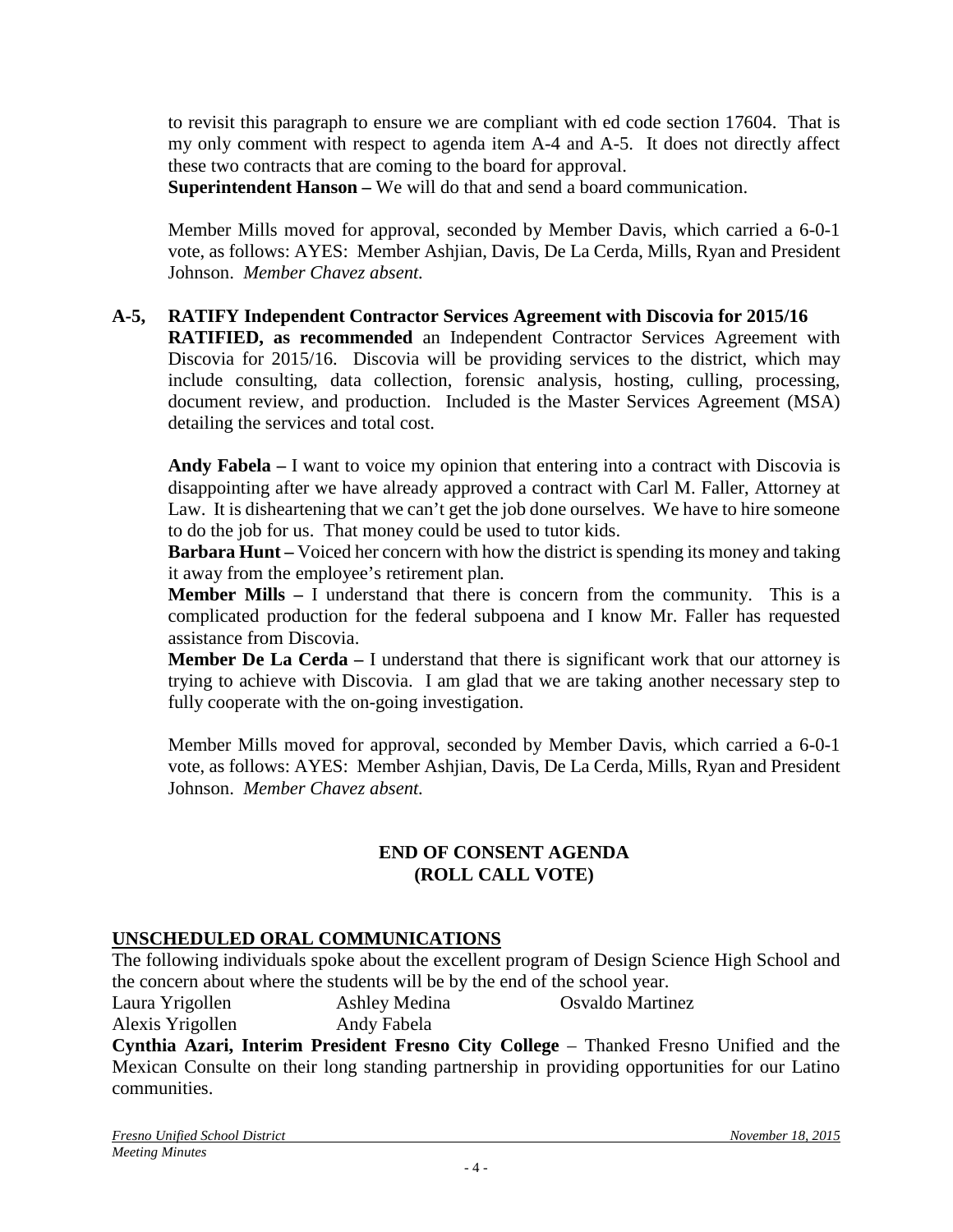**Barbara Hunt –** Voiced her concern on how money is being invested by Fresno Unified School District.

**V. Gaona -** Commended Fresno Unified and the Mexican Consulte on their on-going collaborative effort to improve the education of Latino students.

# **B. CONFERENCE/DISCUSSION AGENDA**

# **6:00 P.M.**

**B-6, PRESENT and DISCUSS Updates to the 2015/16 Local Control Accountability Plan PRESENTED** and **DISCUSSED** an update on the goals, outcomes, actions and expenditures outlined in the Fresno Unified School District Local Control Accountability Plan for the current school year. Fiscal impact: All actions outlined in the Local Control Accountability Plan are funded by state Local Control Funding Formula funds.

Presentation by Executive Officer Tammy Townsend, Executive Director Prevention and Intervention Ambra Dorsey, Assistant Superintendent English Learner Services Maria Maldonado, Assistant Superintendent School Leadership Holland Locker, Leslie Loewen

An opportunity was provided to hear questions/concerns from members of the board and staff was available to respond

**AndyFabela** – Voiced his proposal to add money for after-school tutoring to the seven high schools.

**Member Mills** – I have a question on slide 14. Why in  $5<sup>th</sup>$  grade,  $4<sup>th</sup>$  grade and  $3<sup>rd</sup>$  grade do we not have participation from all of the schools?

**Holland Locker** – In some cases the students may be absent.

**Member Mills**  $-1$  am not saying the number of students. I am saying the number of schools. I am curious why we don't have 100% participation when the district is paying for these trips?

**Holland Locker** – They will participate. We are continuing to work with them via e-mail and phone calls. We assure you that every school will have the opportunity to attend the field trips.

**Member Mills** – I understand if a students is ill on the day of a field trip but it is unacceptable for an entire school not to participate. I also have a question on slide 6 on the supports for foster youth. I understand they face a lot more challenges in getting through school and getting to graduation. When I see that we have hired more social workers for children in  $7<sup>th</sup>$  to  $10<sup>th</sup>$  grades it seems to me we need to expand support for our  $11<sup>th</sup>$  and  $12<sup>th</sup>$  graders as well.

**Ambra Dorsey** – We are actually looking at the outcomes from the  $7<sup>th</sup>$  -10<sup>th</sup> transition. We wanted to start with that movement first, middle school to high school. Our social workers are hearing from the students that they want that continued support. We started our mentoring program for our juniors as a way of extending. There is feedback from our focus groups and roundtables that they would like additional staff to case manage up to graduation.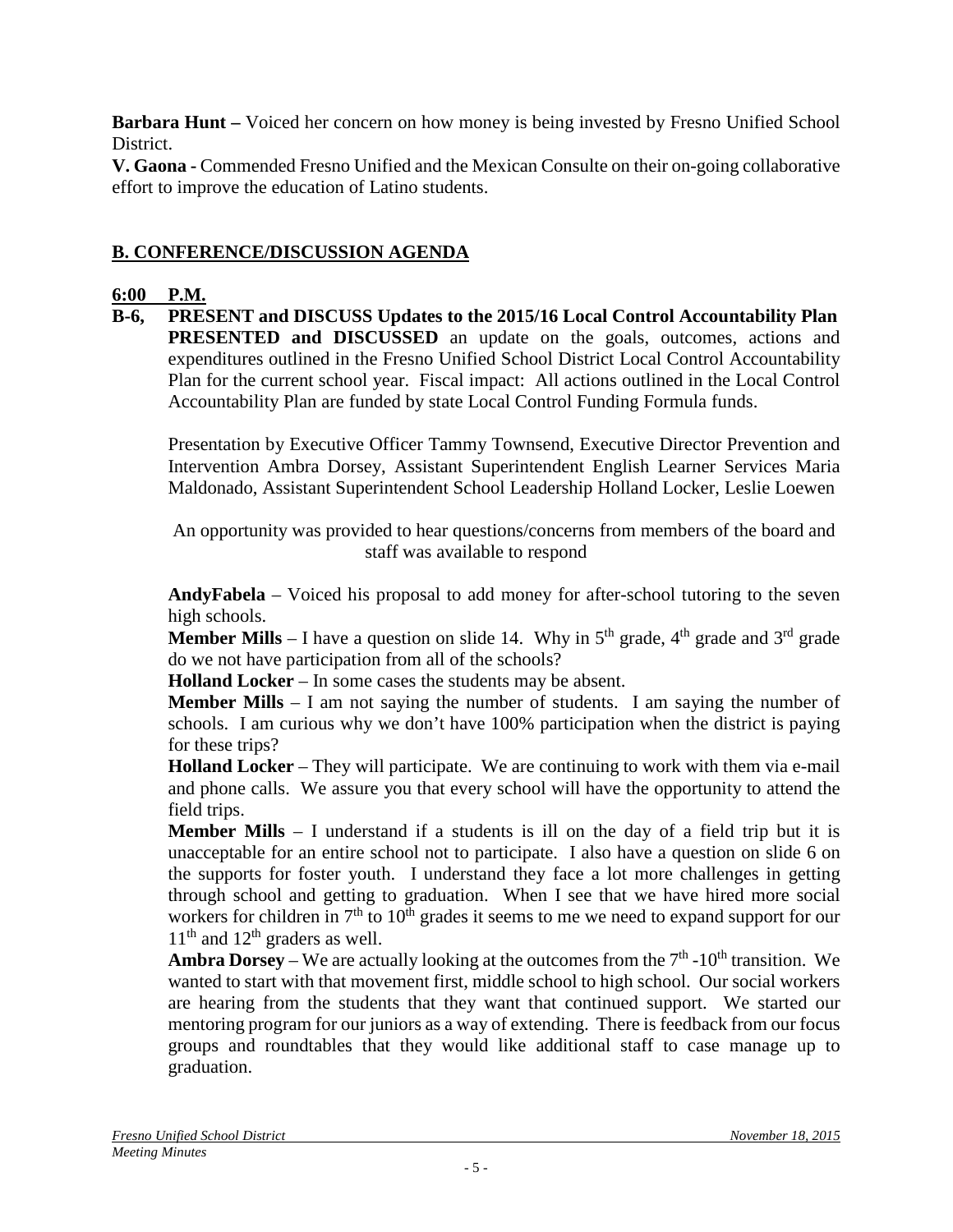**Member Mills** – Statistically foster youth have a low graduation rate unless they are provided with the supports. I have a question in regards to the High School Reengagement Center on slide 7. You mentioned that was for short-term support. Which short-term?

**Ambra Dorsey** – These are not students that are being suspended. They are students that may have visited the transition room. It is designed for one to two periods. They will go in there, meet with the teacher and talk about what caused the conflict and what needs to be done to get them back on track and back in class. Ideally it is no more than two periods. They are not in that room for days, which has been the case in prior years.

**Member Mills** – I am questioning whether one to two periods is enough. I would think sitting out a student one to two days to work with the student behavior would be more productive. I can't imagine that they have done something so disruptive in class that it will be resolved in an hour or two.

**Ambra Dorsey** – In some cases it is the student blurting out and/or not engaged in the work. We will be tracking student behavior but we wouldn't want them out of class for more than one day. We know they are missing six periods of instruction. But we will be looking to see what types of behaviors are happening and what it takes to resolve the issue. **Member Mills** – Are we still doing in-school suspension rooms on the campuses?

**Ambra Dorsey** – In high school we are moving away from on-campus suspension, and moving towards trying to get students back into class when it is safe and possible to do so. **Member Mills** – Are we taking into account the effect of the disruptive student on everyone else in the classroom?

**Ambra Dorsey** – Absolutely. When students are not able to benefit from a visit to reengagement center they could be suspended to home as well.

**Member Mills** – I would rather have them suspended to in-school suspension and getting some instruction at school rather than at home. It seems to me rather than phase out inschool suspension that it would have to be another step. If the reengagement center is for a lesser behavior I would rather have an in-school suspension than suspension at home.

**Ambra Dorsey** – We haven't stopped it. We are looking at moving to this approach to see if it will address some of the behaviors that are having kids attending in-school suspension for multiple days.

**Member Mills** – I am concerned that we are trying to keep students in the classroom when they should be taken out and their behavior addressed.

**Ambra Dorsey** – Addressing student behavior is our goal.

**Member Ashjian** – In regards to the reengagement center, they are telling me it is like a cooling off period. Is that correct?

**Ambra Dorsey** – It is more than just counting to ten and cooling off. It is looking at the cause of the behavior. What is the root of the conflict? What do we need to do to get the student back on track and in the classroom?

**Member Ashjian** – When I visited Bullard I didn't see what you are explaining to me now. They had a student who would stay for an hour or two and is monitored by a teacher who looked to be a physical education teacher. It didn't look like there was any real tutoring or interaction between the student and teacher. There wasn't a social worker or psychologist who was evaluating the situation. I am concerned with the term reengagement center as opposed to calling it what it actually is. I would hope it would be a reengagement center but that is not what I am seeing.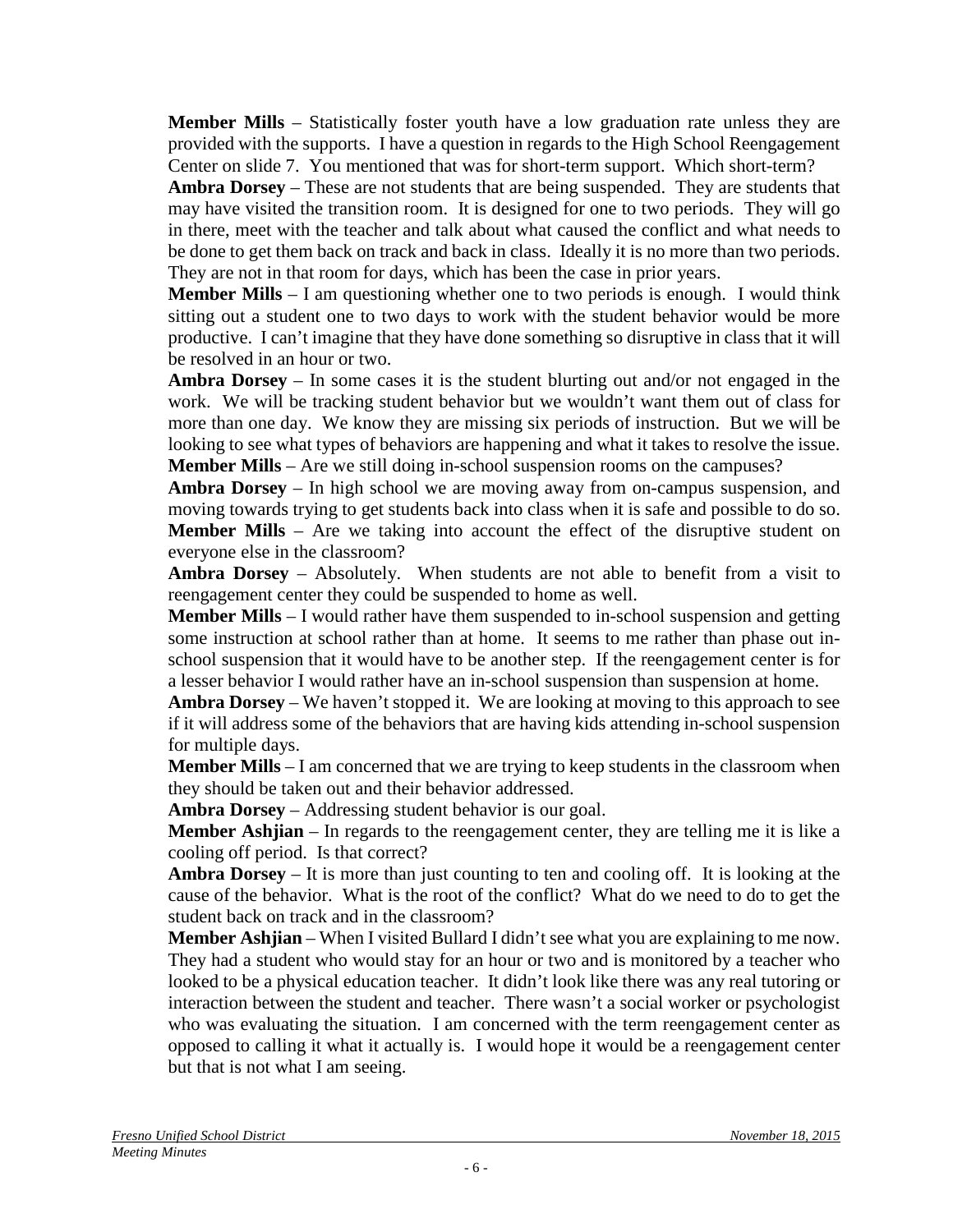**Ambra Dorsey** – We are calling it what we intend it to be. We started the training of these teachers right at the beginning of the school year. They are coming together as an accountable community twice per month. They are going to have consultants come to work with them. The teachers that are in there are learning as we are going. Their skill level is growing as they are receiving training.

**Member Ashjian** – Who is doing the training for these teachers?

**Ambra Dorsey** – It is a combination of school climate out of my office and school leadership.

**Member Ashjian** – One of the kids that I saw at the reengagement center had been suspended for fighting and was back after being gone for three weeks. He had been suspended for a couple of days but decided to take a few more days because he was so far behind he didn't feel there was a reason to come back to school. There is no one there as a safety net for this kid to say how we reengage, put him in an appropriate class or get him some tutoring. The other student was a gentleman whose girlfriend was pregnant and felt the priority was getting a job and not being at school. In looking at this I would encourage you to do a couple of things. One, is having a tutor present at the center and two, have the social worker or psychologist present.

**Ambra Dorsey** – In regards to your first example, the reengagement teacher would reach out to the Student Assistance Program (SAP) counselor who would be able address any social and/or emotional issues. They would also partner with the academic counselor if the student was behind in any credits. In both of those situations if the student or a student parent is that far behind, the vice principal could refer that student to the ERC for consideration for an alternative education placement or if the student needs a different type of learning environment.

**Member Ashijan** – Your philosophy and playbook is outstanding. The actual practice on the field could use a little bit of polishing. I think it is really important that we safety net these kids. The next question I have is on slide 3, *Revisiting the Basics*. It states the funding is based on a per student formula. How much per student? How much per English learner? How much per student living in poverty and how much per Foster youth?

**Tammy Townsend** – They are different every year. Funding for students every year is based on proposition 98 and the Governor's budget. The way that it works is in January the Governor will release a proposed budget. We take that budget and estimate what our revenue would be based on that budget. Then in May we get a revised budget and in June we get the actual budget. The budget process is always a moving target.

**Member Ashjian** – Could you send me the numbers in a board communication for last year?

**Tammy Townsend** – It is an unduplicated count of students. When we talk about English learners, students living in poverty and Foster youth. If a student is both an English learner and living in poverty we only get the money for them once. We can provide the Base, Concentration and Supplemental.

**Member Ashjian** – On slide 13 it states seven schools received \$7,700 each for 24 competitive teams. Is that 24 teams at each high school or is that 24 team total?

**Holland Locker** – The \$7,700 was a one-time augmentation to their regular athletic budget which is close to \$100,000.

**Member Ashjian** – For example, Bullard High School got \$7,700 for 24 teams?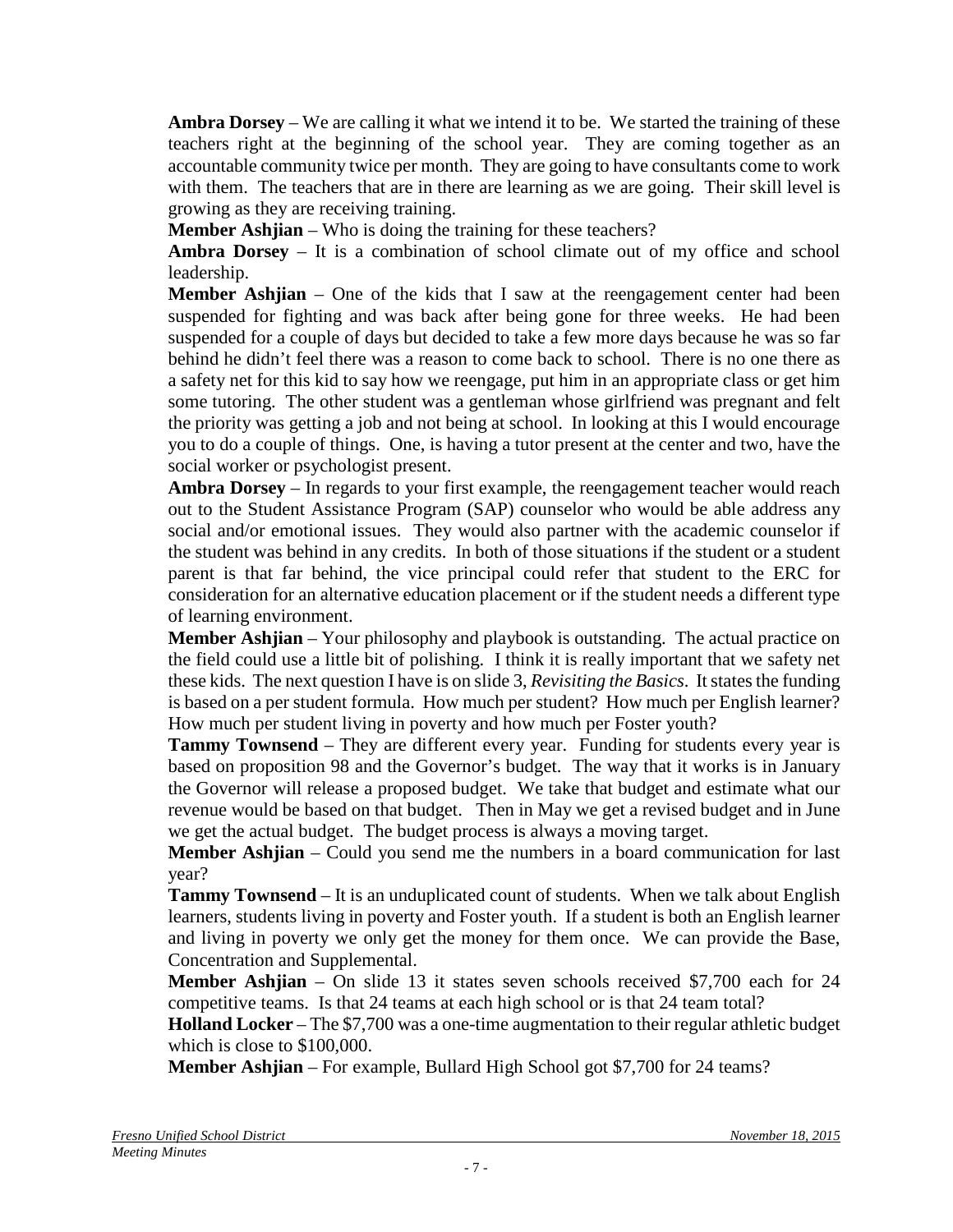**Holland Locker** – It was a site-based decision on how they used the one-time augmentation. As per board direction, we encouraged sites to develop a three-year uniform rotation plan and/or they could use it for specific athletic equipment. To date 60% of the funds have been obligated; 40% to uniforms and 60% to athletic equipment.

**Member Ashjian** – If it was going to be for 24 teams at Bullard High School, that means you would get about \$320.83 per team. My daughter was a cheerleader and for one cheerleader uniform it was over \$1000. While \$7,700 seems like a lot of money, when you break it down it barely buys two sets of cleats.

**Holland Locker** – Understood. We left it up to the sites to distribute depending on their needs, encouraging them to set up the uniform rotation.

**Member Ashjian** – I would ask you to ask for more money. We need a lot more than \$320.83 if I am counting correctly.

**Holland Locker –** The stakeholders have been extremely appreciative of that one-time funding.

**Member Davis –** I remember in 2005 we had a board workshop and we wrote down fantasy things of what we would like to see in our district if we had money. The first thing we put down was trips. This is really exciting for me to see this now. Do high schools still have on-site Cambridge credit recovery?

**Brian Wall** – They have three alternative education teachers at each of our comprehensive school sites that are able to work with students to make up credits at the site. As well as Cambridge and the other programs that we have.

**Member Davis** – If a student was in the reengagement center and they were short credits, would they be able to access supports then and there?

**Brian Wall** – Yes, or as Ms. Dorsey was mentioning, they could also be referred to an alternative education program.

**Member Davis** – On Slide 6 on the group home managers. I know previously we were having difficulty getting cooperation from our group home managers. Are they part of the program?

**Ambra Dorsey** – There has been increased participation as opposed to last year. There is not as many group homes in Fresno as there used to be. They have been coming and giving us good feedback. This has allowed them to develop a relationship with our Foster liaison in DPI. So there is more of an accountability on their side.

**Member Davis** – Where are our Chaplin's?

**Ambra Dorsey** – Fresno Police Department has a Chaplin program in elementary schools. **Member Davis** – I would like to have a list of the schools in a board communication. On slide 13, our investments in athletics and music. So excited and tickled to see the musical instruments in action over the weekend. The children were clearly excited. I am proud to say over the last ten years we have been marching forward and who knows what we could do with more money in another ten years. Thank you for your hard work and dedication. I look forward to our LCAP meetings and hearing what the communities have to say.

**Member Johnson** – I really appreciate everything that was said this evening. In talking about the reengagement center, when Trustee Ashjian mentioned that when he went to the center it appeared that nothing was really going on. My question is, do we talk to these young people as it relates to what they need? Do we really engage with the students?

**Ambra Dorsey** – I had the pleasure of accompanying our Chief Academic Officer Kim Mecum to four focus groups last year with students and two this year with six more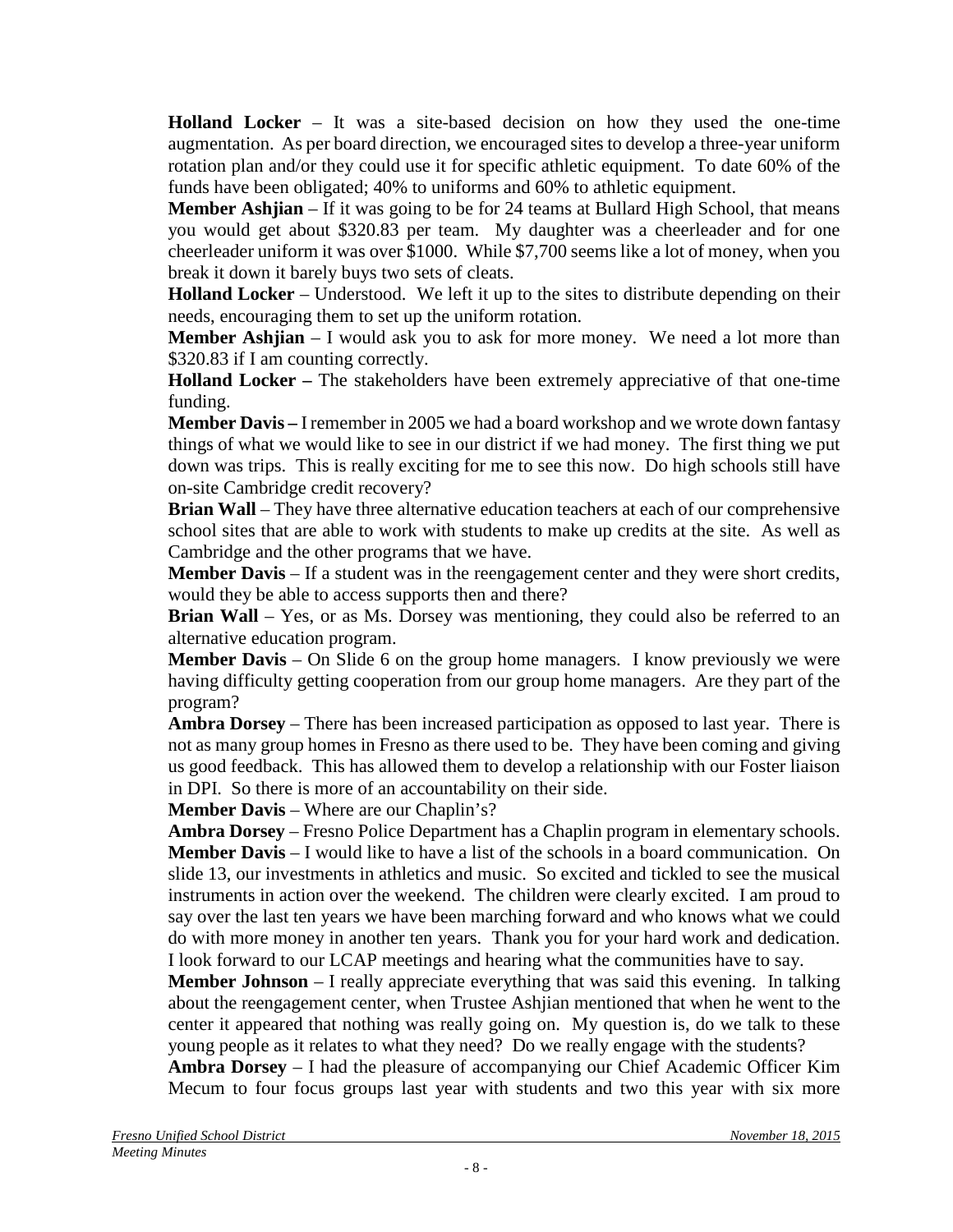planned. We are meeting with our SAB students, our Men's Alliance, students that are being mentored and students from a variety of demographics from elementary, middle and high school. Talking about things that they feel are barriers to their education, changes we can implement, what we can change, what makes a strong adult support on campus. That feedback in going to be very informative to our programs and recommendations at the end of the year.

**Member De La Cerda** – I feel very fortunate because of the success that we have had at McLane in introducing some of those programs. The idea with what they are doing was always focused on keeping the students in school, on campus and doing what we can to address the students issues. I was really happy to see how successful they are. They are working very diligently to keep our students in school.

**Ambra Dorsey** – It is nice that you bring up McLane. They are about a year into this work. McLane is fortunate as a Restorative Practices Pilot School. They have a designated counselor that is supporting the teacher at that center. At the other sites we are working with staff that we have. We would love counselors in every Restorative Practices center. We would love tutors at every center. Right now we are two months in at the other schools doing a great job, but these are new teachers that are coming into this project. We are looking at what we are doing at McLane, there is a different feel and they have been very successful in their center.

**Member De La Cerda** – There are a couple of things that occurred when I got on the board. We were approached about utilizing Restorative Practices and we got a little push back from the community so we decided to start small. The reason why is because we felt if we started small, we wanted that investment to be strong. We wanted to make sure we had commitment. We wanted buy-in by all individuals. We are seeing the benefits of what we did. Now we are growing and expanding. We are not at all campuses but that does not mean we are not providing other support services at school.

**Ambra Dorsey** – That is the intent behind the reengagement centers. The reengagement centers at McLane, Edison and Sunnyside will look different because they do have that increased personnel, so the level of support will look a little different. But we didn't want to wait to do something at the other high schools. We realize that in on-school suspensions, kids are learning very important subjects via packets sitting in the on-campus suspension rooms. Whenever possible and whenever safe to do so, we like to get them ready to learn and back into the class so they can learn. It is a lot of lost instruction time.

**Member De La Cerda** – I want to stress the whole idea for investment with these LCAP funds is to keep students in school.

**Ambra Dorsey** – Correct.

**Member De La Cerda** – I was asked about our stakeholders. What is the number of our stakeholders? Just for clarification. What were the numbers from last year?

**Tammy Townsend** – It was over 6000 between our survey and our different engagement activities.

**Member De La Cerda** – Is it a possibility that we can have one of these meetings here at this high school?

**Tammy Townsend** – I will definitely explore that possibility.

**Member De La Cerda** – I am looking at slides 6-9 and I was recently asked what are we doing for our social and emotional students? What are we doing to support our kids? These slides demonstrate our commitment to our kids, high school reengagement centers, drug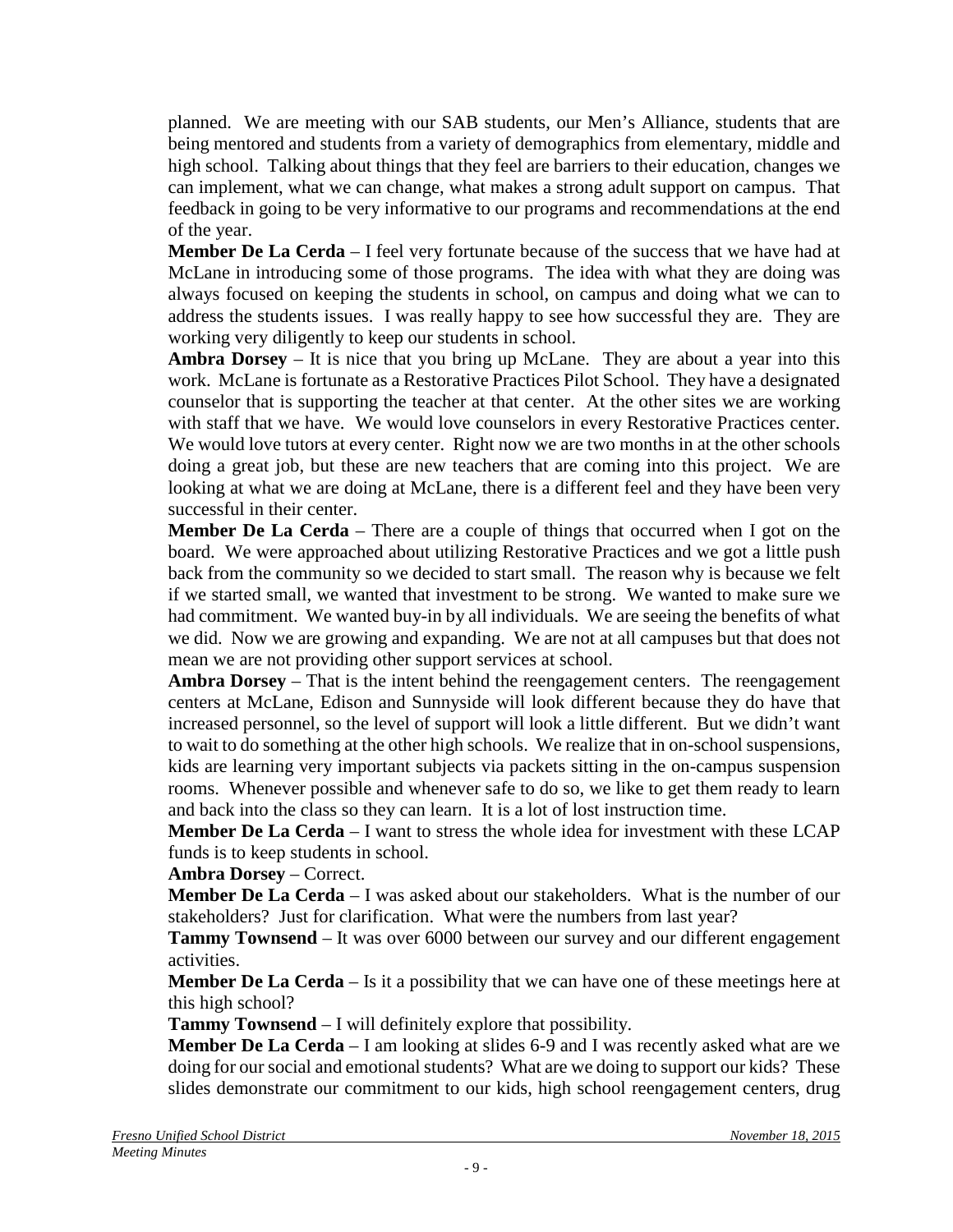counseling prevention, providing mental health services, and six additional restorative counselors.

**Ambra Dorsey** – To my department alone the board has added 40 new positions in the last two years.

**Member De La Cerda** – That is wonderful. We aren't where we need to be, we have a distance to go but we are further then when I was in a classroom teaching. Thank you very much and to all that presented.

**Member Davis** – Would it be possible to show another slide from all the support that we get from services groups? That would be impressive for the board to see that are supporting our kids at no cost to the district.

No action is required for this item.

# **C. RECEIVE INFORMATION & REPORTS**

**C-7, RECEIVE Fresno Unified School District's First Quarterly Investment Report for Fiscal Year 2015/16**

**RECEIVED** the first quarter investment report for the period ending September 30, 2015. Board Policy 3430(a) requires the Superintendent, or designee, to supply the Board of Education with quarterly and annual reports on district investments. As of September 30, 2015, Fresno Unified School District is in compliance with Board Policy 3430(a) for investments.

### **C-8, RECEIVE Aspen Public School Charter Petition**

**RECEIVED,** Lead Developer, Shelly Lether, has delivered a petition to the district seeking authorization to open a new charter, Aspen Public School, which is a replication of the existing Valley Preparatory Academy, currently authorized by Fresno Unified School District. The charter seeks to serve students in grades K - 8.

The charter petition will be presented to the Board for a public hearing on December 9, 2015, followed by a request for a decision at the January 6, 2016 Board meeting.

### **C-9, RECEIVE Constituent Services Quarterly Reporting**

**RECEIVED** the Constituent Services Quarterly Reporting for Constituent Services activities for the time period of August 1, 2015 through October 31, 2015. Also included is the Quarterly Reporting for the Valenzuela/Williams Uniform Complaint Procedures from August 1, 2015 through October 31, 2015 in accordance with Education Code § 35186.